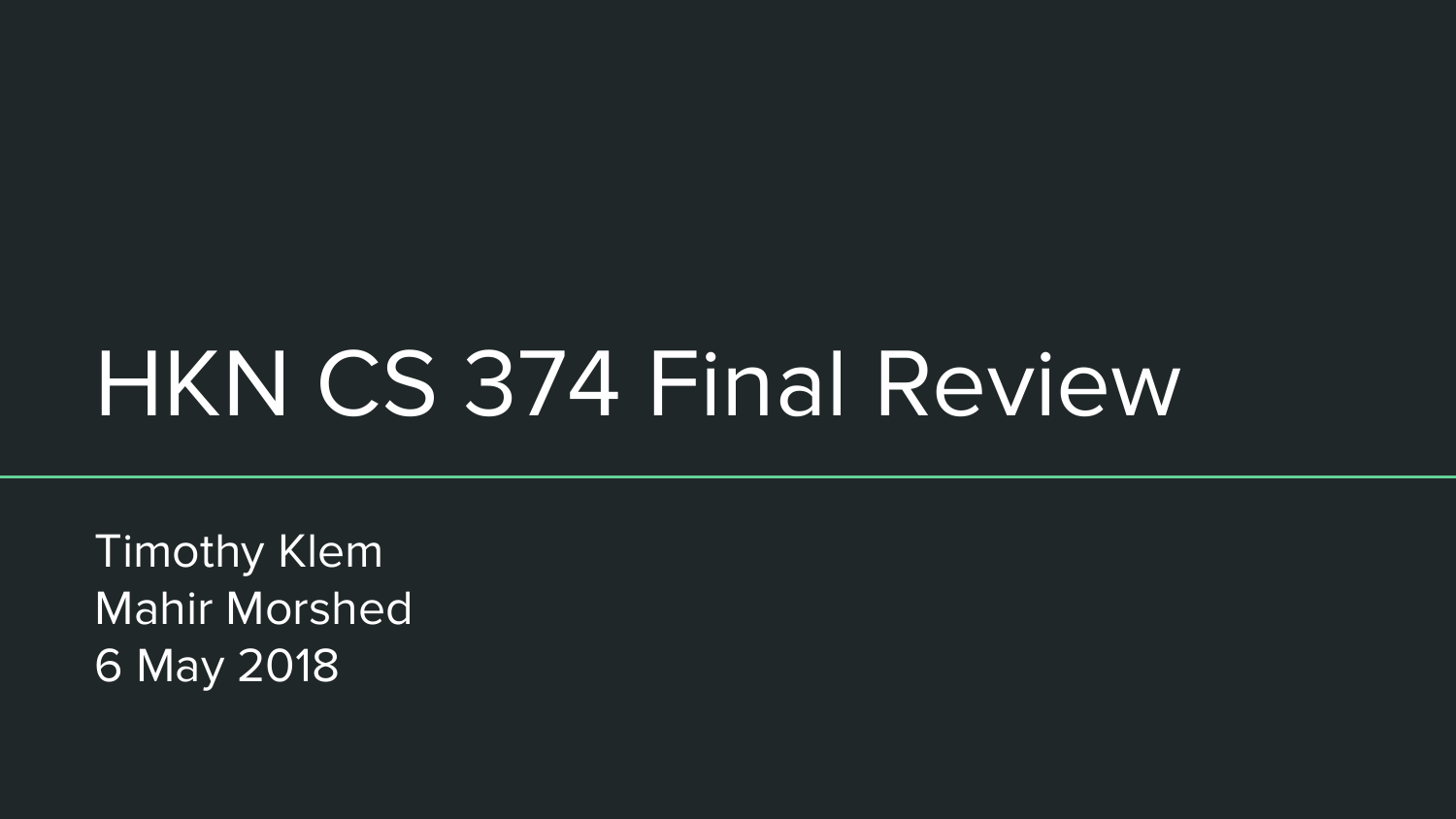# Topic Outline

- P vs. NP
- Undecidability
- NP-complete reductions
	- Graph gadgets
	- Input transformations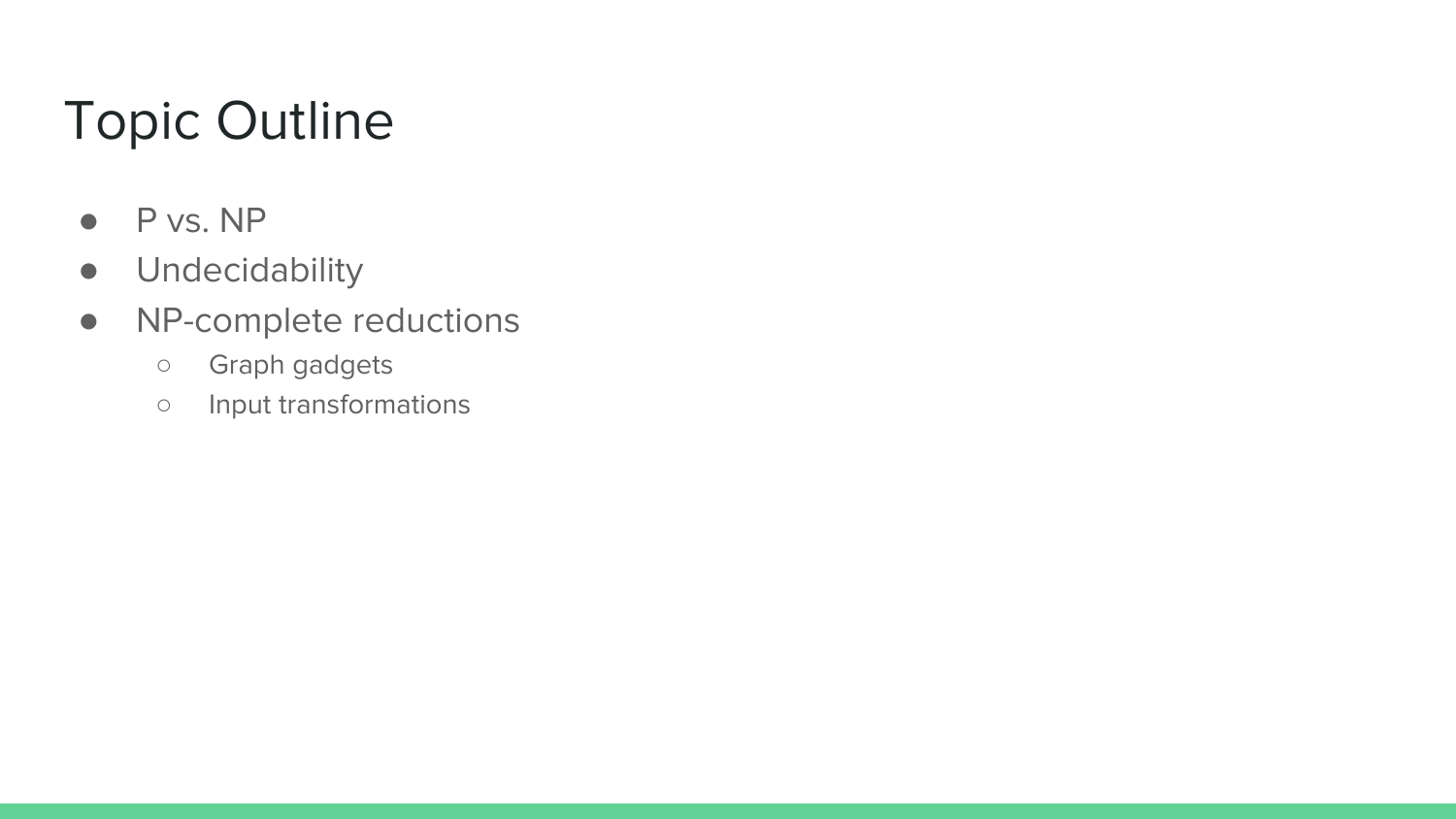# P vs. NP

- $\bullet$  P problems that can be solved in polynomial time
- NP problems that can be verified in polynomial time
- NP-hard problems that are at least as hard as NP problems
	- i.e. all NP problems can be reduced in polynomial time to NP-hard ones
- NP-complete problems that are NP and NP-hard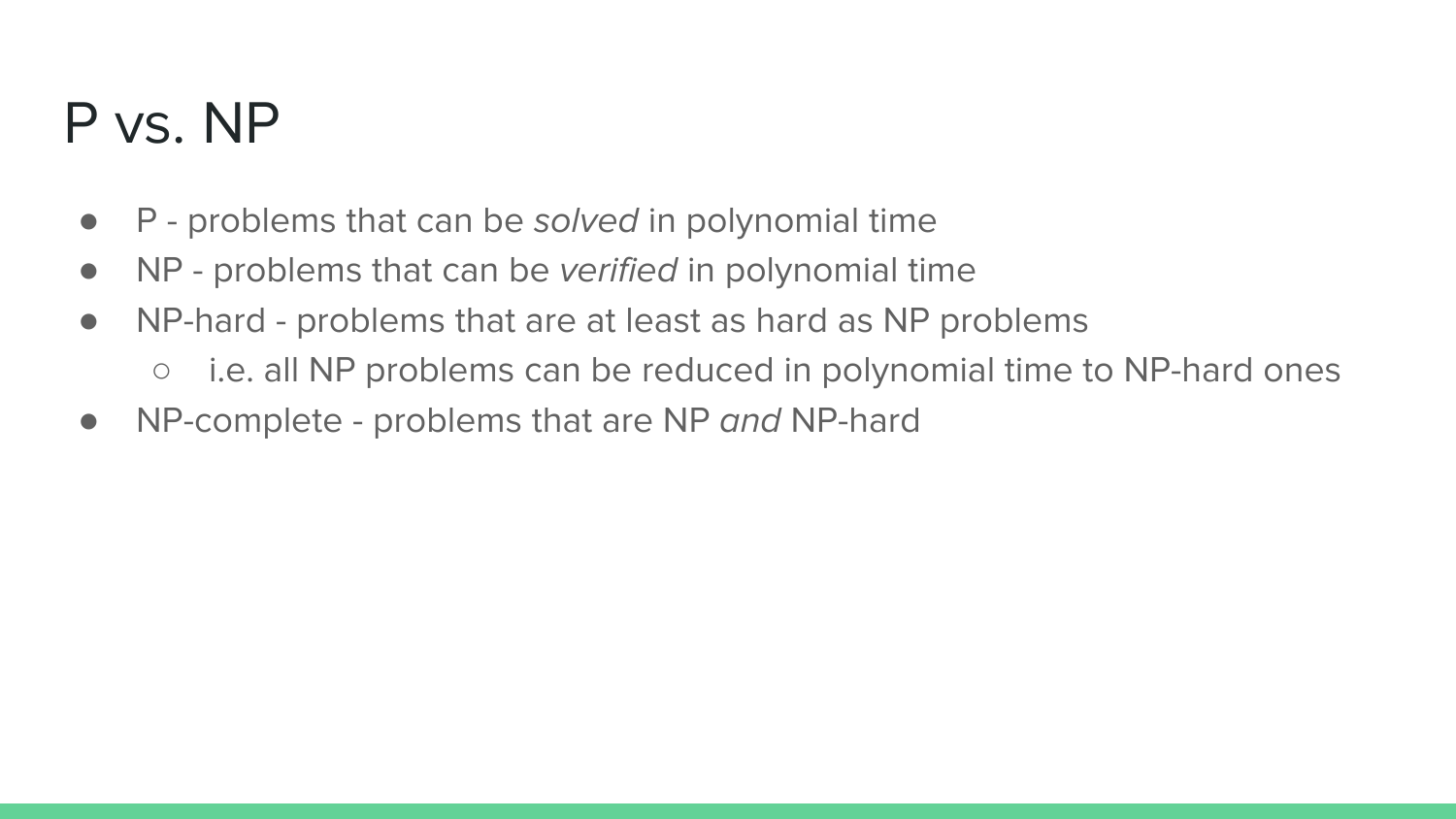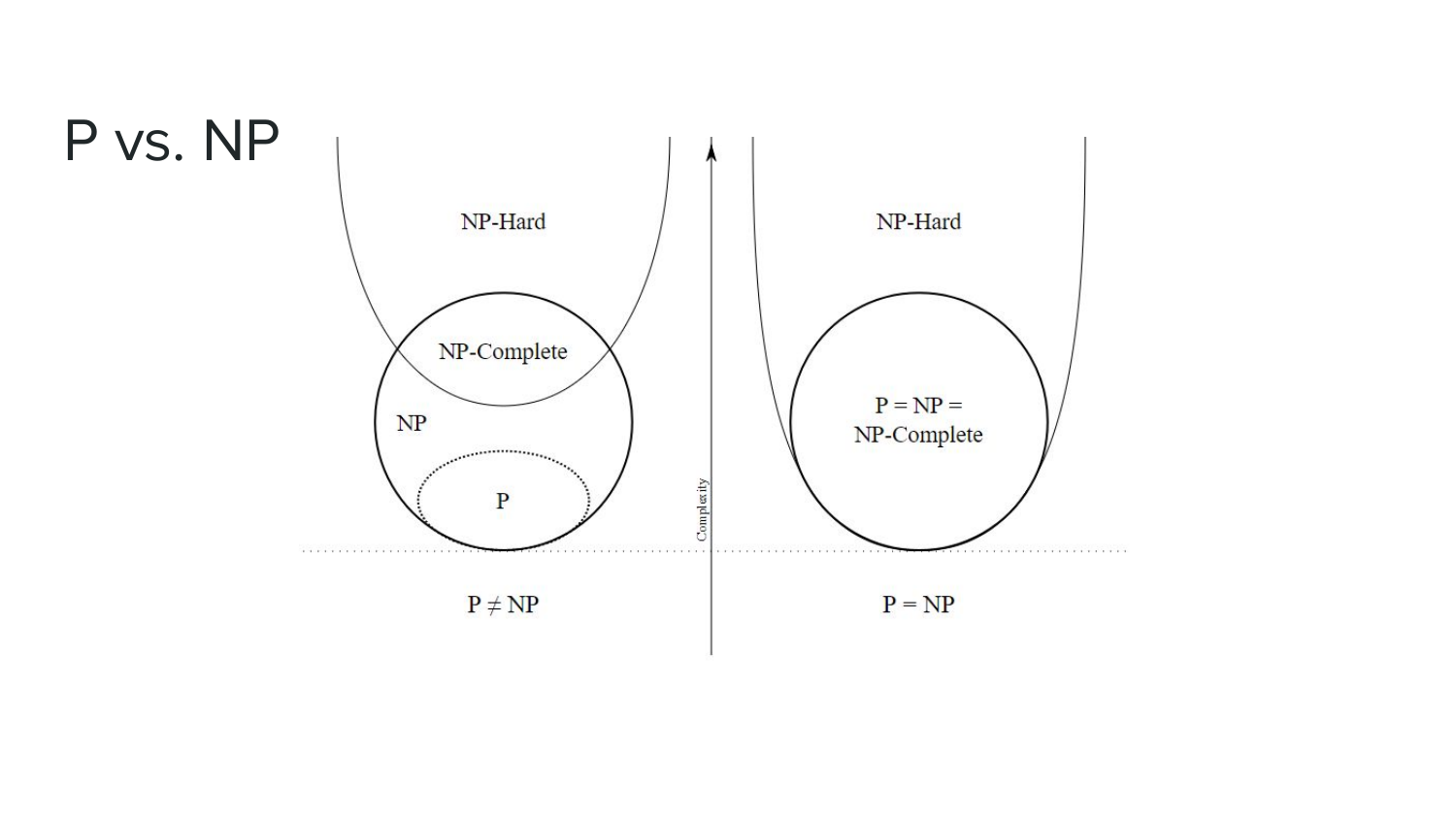## Undecidability

- Recognizable (recursively enumerable) there exists a TM that can accept and halt all of the strings in the language, but we're not sure what happens when the TM runs on other inputs
- Decidable there exists a TM that can accept and halt on strings within the language, and reject and halt on strings not in the language
- Languages constructed from a TM (L(M)) are defined as a set of all strings accepted by a TM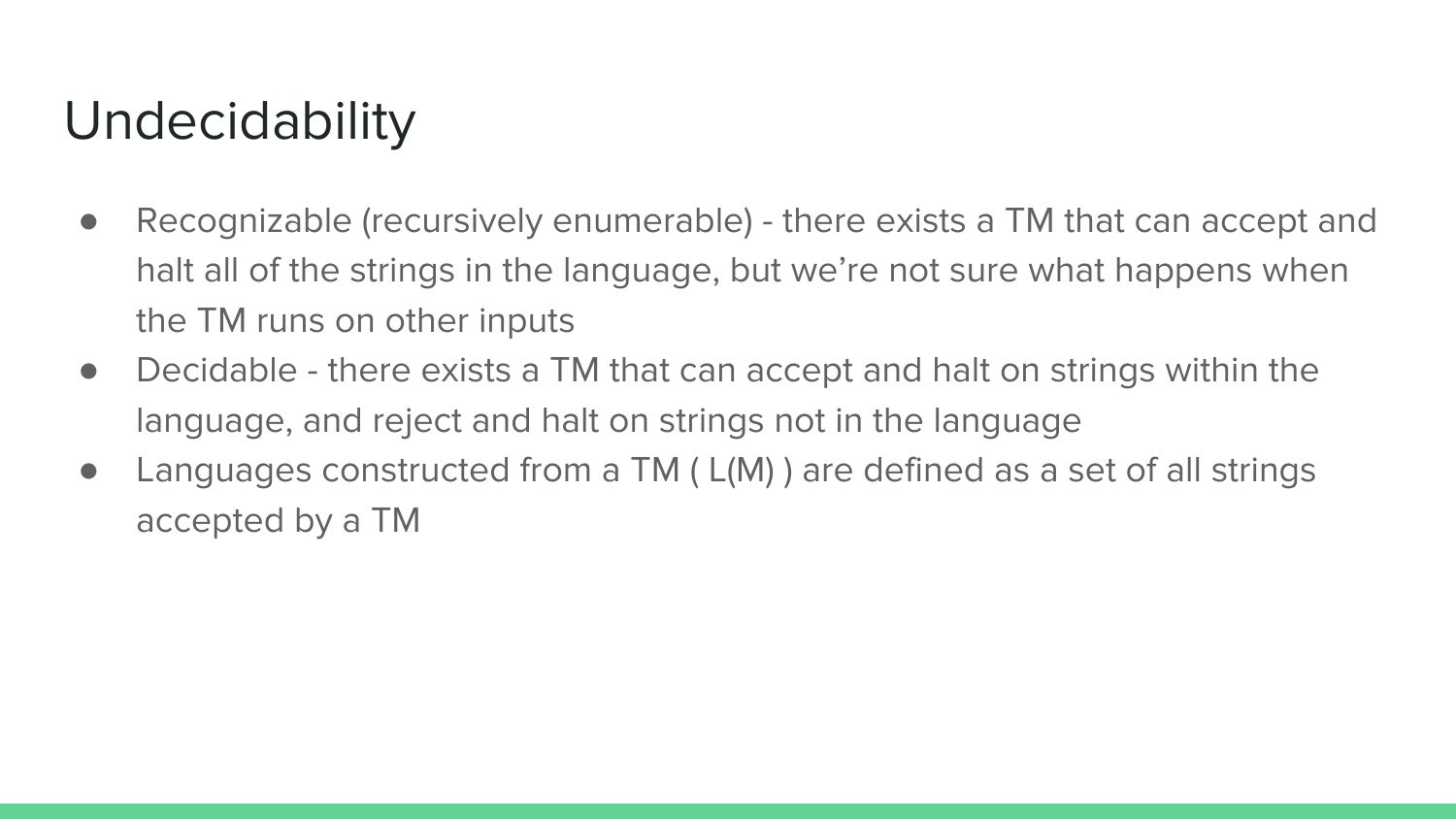### True/False - Decidability and Recognizability

- (A) The language  $A_{TM}$  is recognizable.
- (B) The complement of  $A_{TM}$  is recognizable.
- (C) If A reduces to B and A is decidable, then B is decidable.
- (D) If  $L \subset \{0\}^*$  then L is decidable.
- (E) If L reduces to  $\{0^n1^n|n\geq 0\}$  then L is decidable.
- (F) If a problem is undecidable, then it can also be NP-HARD.
- (G) If  $L_1$  is decidable and  $L_2$  is recognizable, then  $L_1 L_2$  is recognizable.
- (H) If  $L_1$  is recognizable and  $L_2$  is decidable, then  $L_1L_2$  is recognizable.
- (I) If  $L_1$  is recognizable and  $L_2$  is unrecognizable,  $L_1 \cap L_2$  is unrecognizable.
- (J) The language  $\{ \langle M \rangle | M$  is a TM and  $L(M)$  is countable is decidable.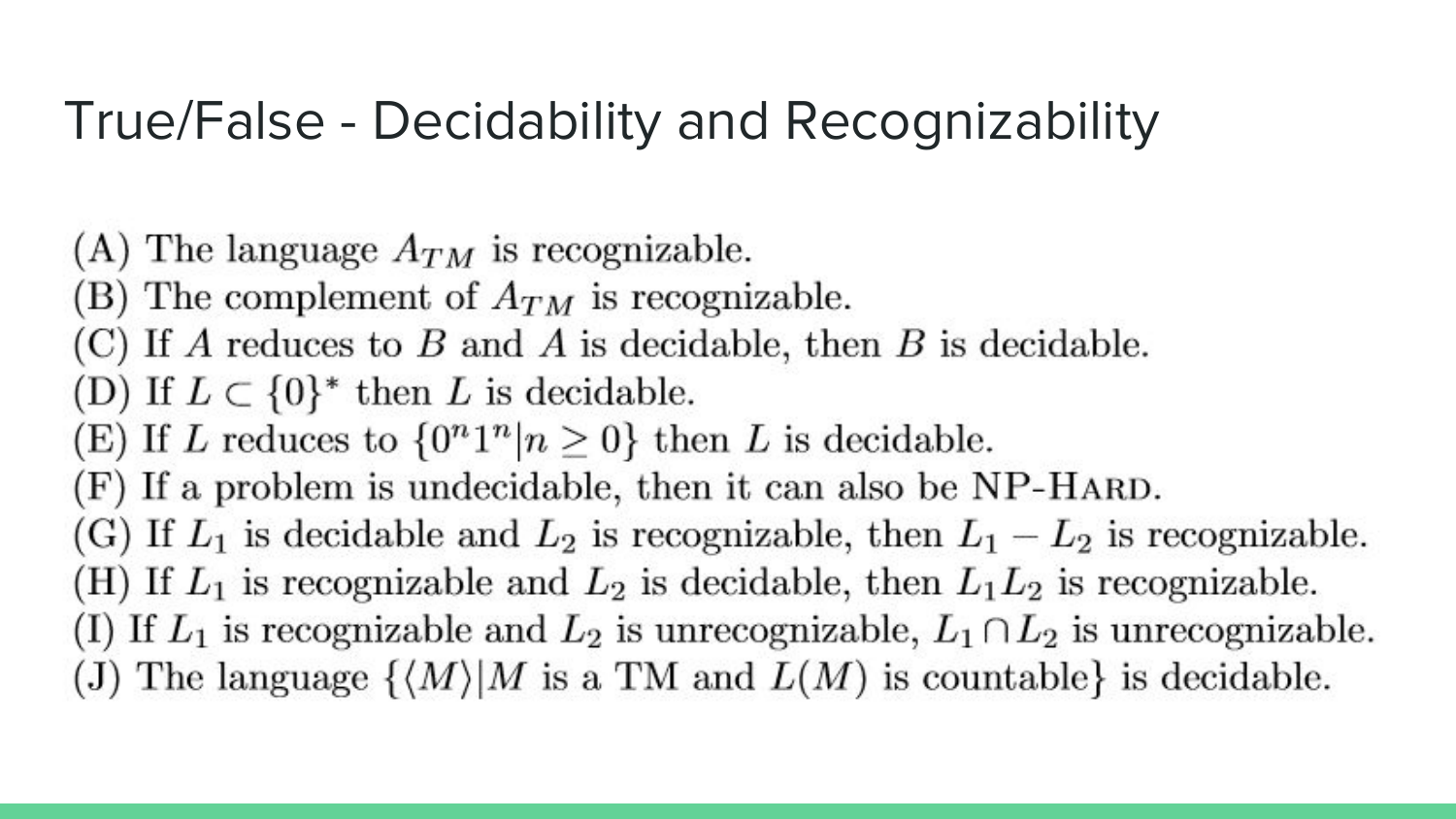Consider a conjunctive normal form (CNF) formula  $F$  with all clauses being of size 2, except for 10 clauses that are of size at most 7 (i.e., these clauses are made out of up to seven literals). Consider the problem of deciding if such a formula is satisfiable. Assuming  $P \neq NP$ , this problem is in  $NP$  but not in  $P$ .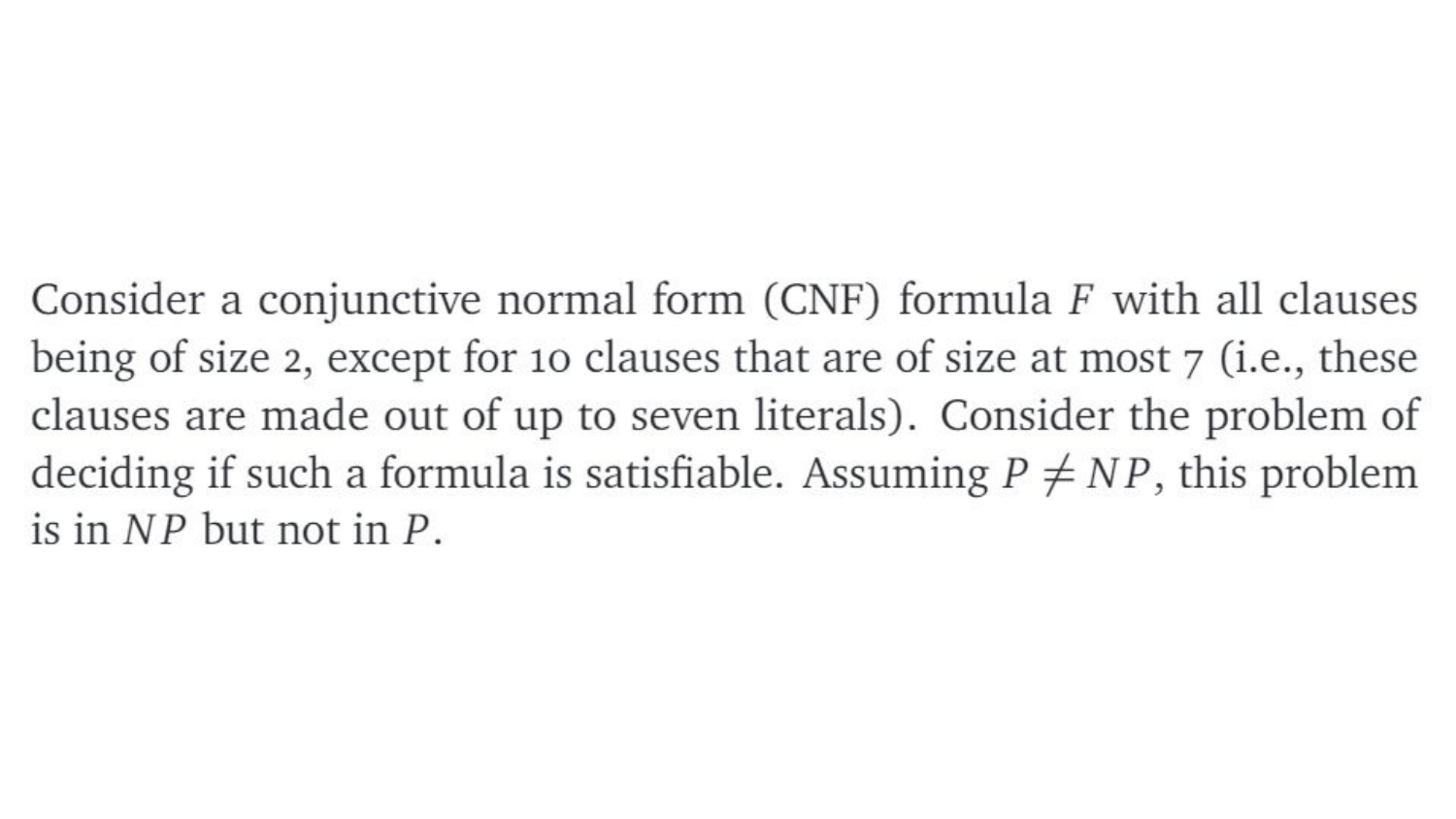Say someone discovers two algorithms  $A<sub>y</sub>$  and  $A<sub>N</sub>$ . Both algorithms read an undirected graph  $G$  and a number  $k$ . If  $G$  has an independent set of size k, then  $A<sub>y</sub>$  would stop in polynomial time and output YES, but  $A<sub>N</sub>$ might run forever. Similarly, if G does not have an independent set of size k, then the algorithm  $A_N$  would stop in polynomial time and output NO, but  $A<sub>y</sub>$  might run forever. If this scenario were to occur, then we can conclude that  $P = NP$ .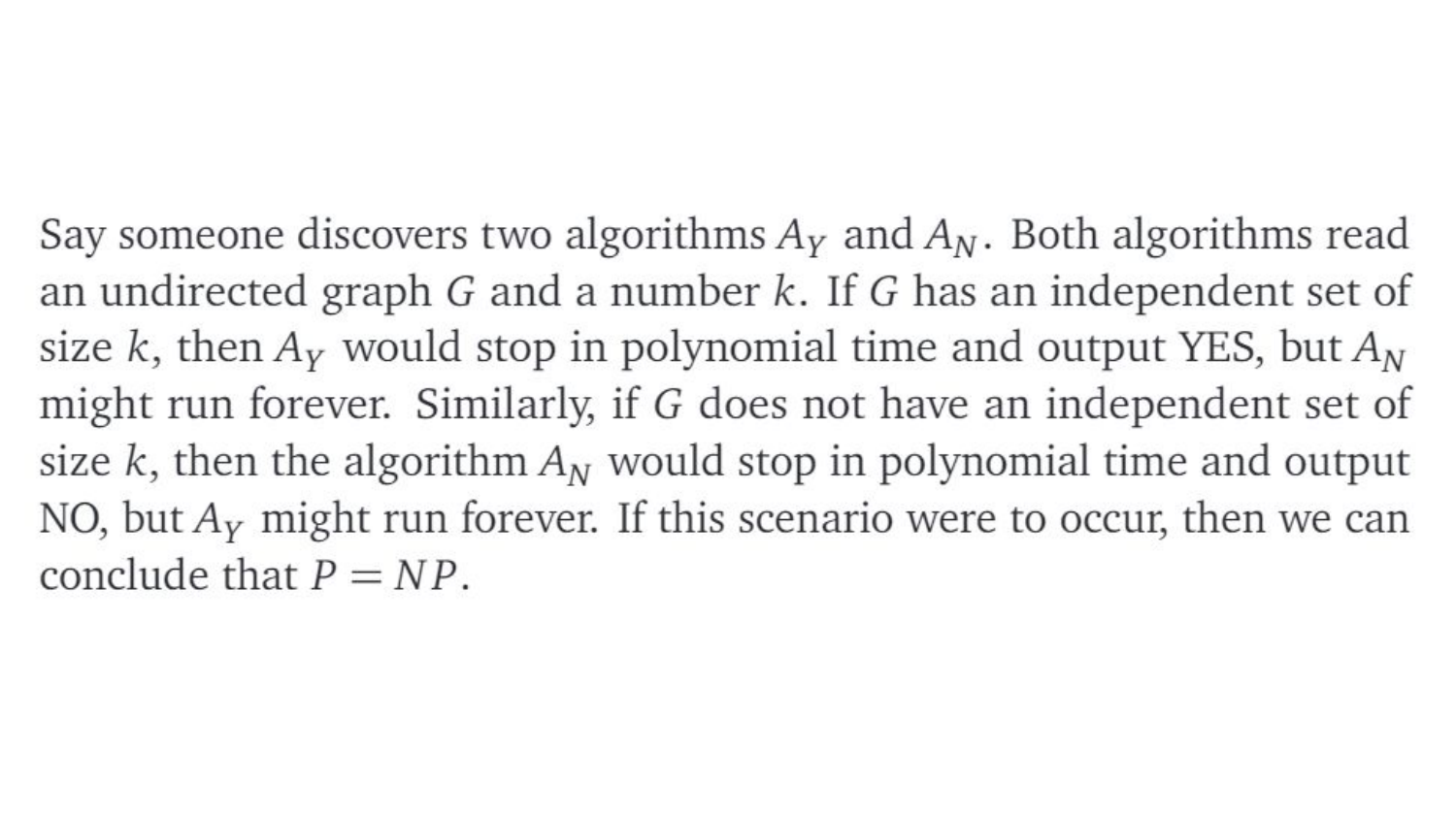#### NP-hard reductions

- Treat your algorithm as a black box
- Constrain the input into the black box so a Yes/No from the black box leads to a Yes/No answer to a known NP-hard problem
	- Constraining input usually involves encoding (booleans to real scenarios) or graph gadgets (cliques, stars, lines, etc.)
- You might need to use the black box more than once
- Any reduction must run in polynomial time
- To prove NP-completeness, must show how to verify a solution in polynomial time
- Any input transformation must be justified with a two-way proof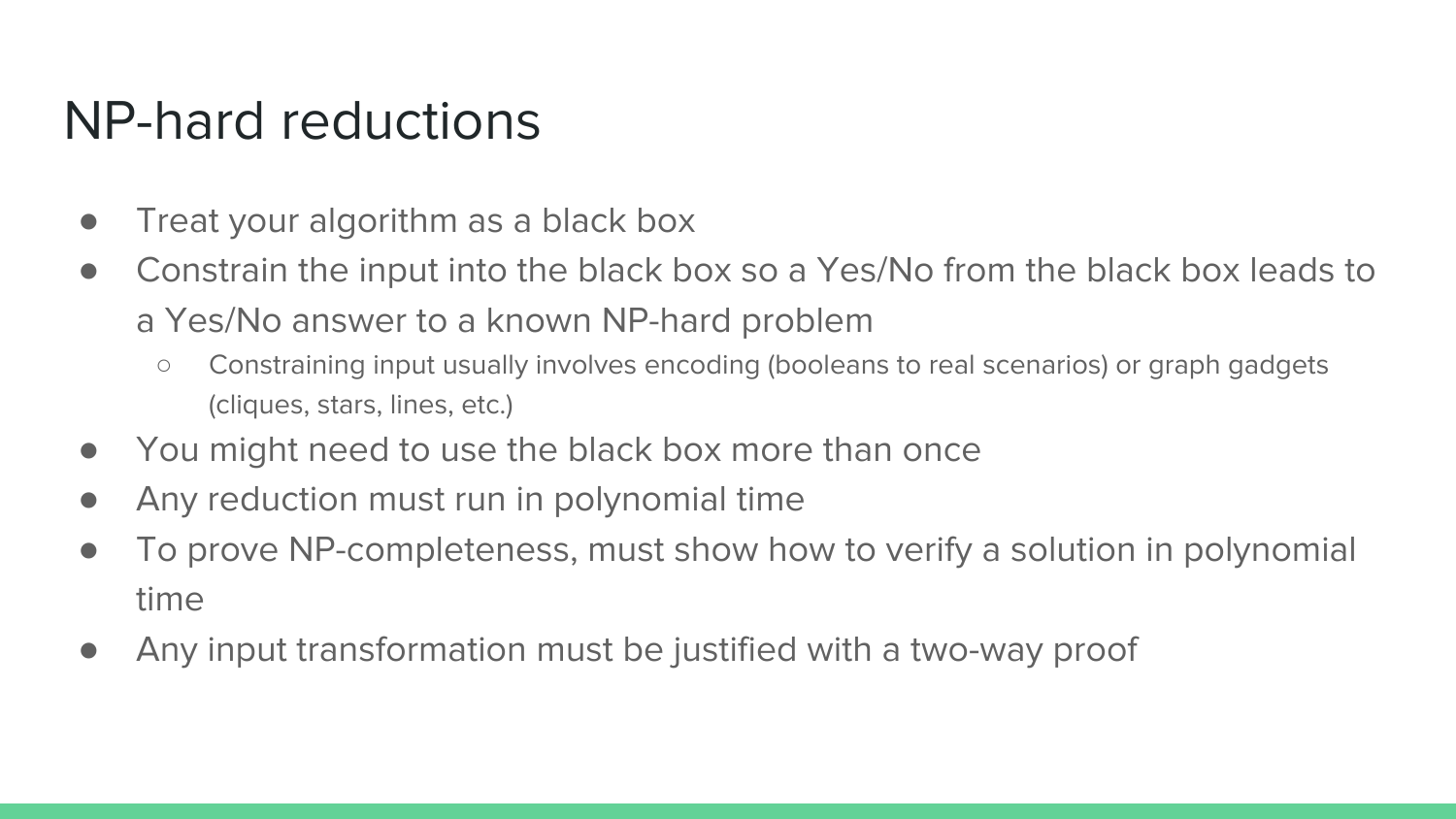12. Prove that the following problem (which we call MATCH) is NP-hard. The input is a finite set S of strings, all of the same length *n*, over the alphabet  $\{0, 1, 2\}$ . The problem is to determine whether there is a string  $w \in \{0,1\}^n$  such that for every string  $s \in S$ , the strings s and w have the same symbol in at least one position.

For example, given the set  $S = \{0.1220, 21110, 21120, 00211, 11101\}$ , the correct output is True, because the string  $w = 01001$  matches the first three strings of S in the second position, and matches the last two strings of S in the last position. On the other hand, given the set  $S = \{00, 11, 01, 10\}$ , the correct output is FALSE.

[Hint: Describe a reduction from SAT (or 3SAT)]